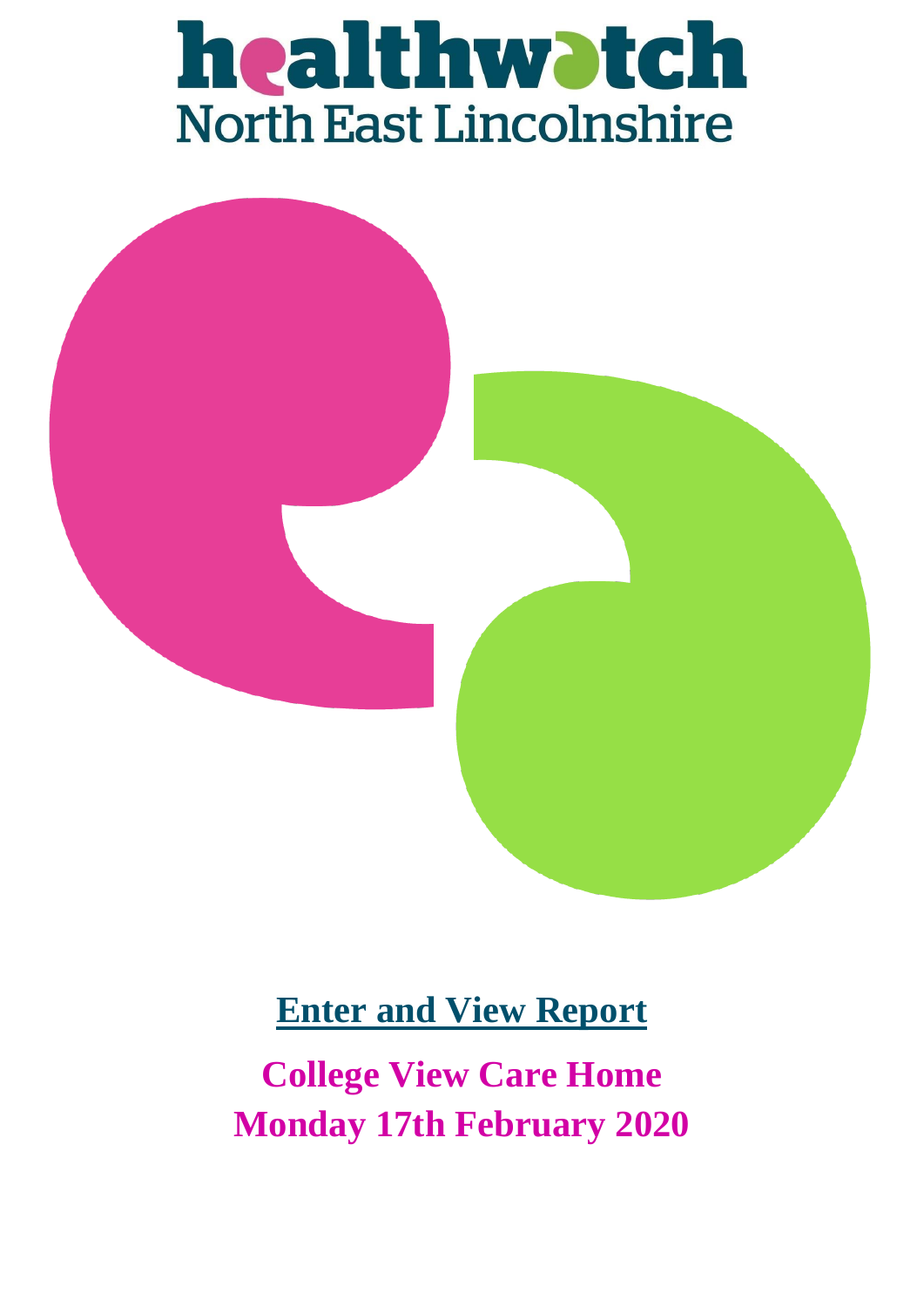## healthwatch **North East Lincolnshire**

#### **Contents**

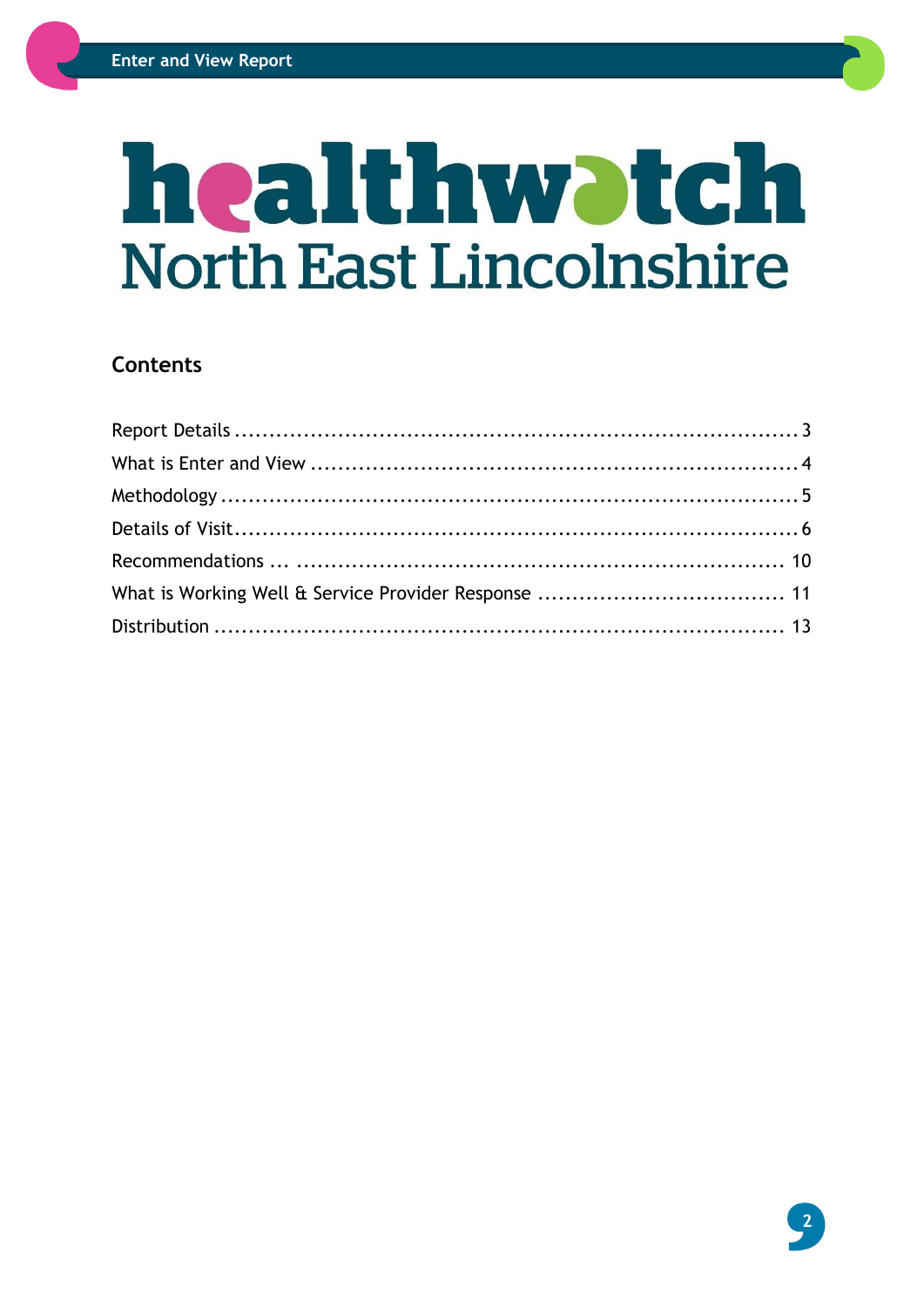## <span id="page-2-0"></span>Report Details

| <b>Address</b>          | <b>College View Care Home</b><br>71 Bargate<br>Grimsby<br>North East Lincolnshire<br><b>DN34 5BD</b> |
|-------------------------|------------------------------------------------------------------------------------------------------|
| <b>Service Provider</b> | Katrina Peerbux                                                                                      |
| <b>Date of Visit</b>    | 17.2.2020                                                                                            |
| <b>Type of Visit</b>    | Prior Notice (See methodology on page<br>5)                                                          |
| <b>Representatives</b>  | Karen Meadows, Carol Watkinson                                                                       |

#### **Acknowledgements**

Healthwatch North East Lincolnshire would like to thank the service provider, residents, visitors and staff for their contribution to the Enter & View Programme.

#### **Disclaimer**

Please note that this report related to findings observed on the date listed above. Our report relates to this specific visit to this service and is not representative of the experiences of all service users and staff, only an account of what was observed and contributed at the time.

This report is written by the Volunteer Coordinator for Healthwatch North East Lincolnshire using the information gathered by the Enter and View Authorised Representatives named above who carried out the visit on behalf of Healthwatch North East Lincolnshire.

**3**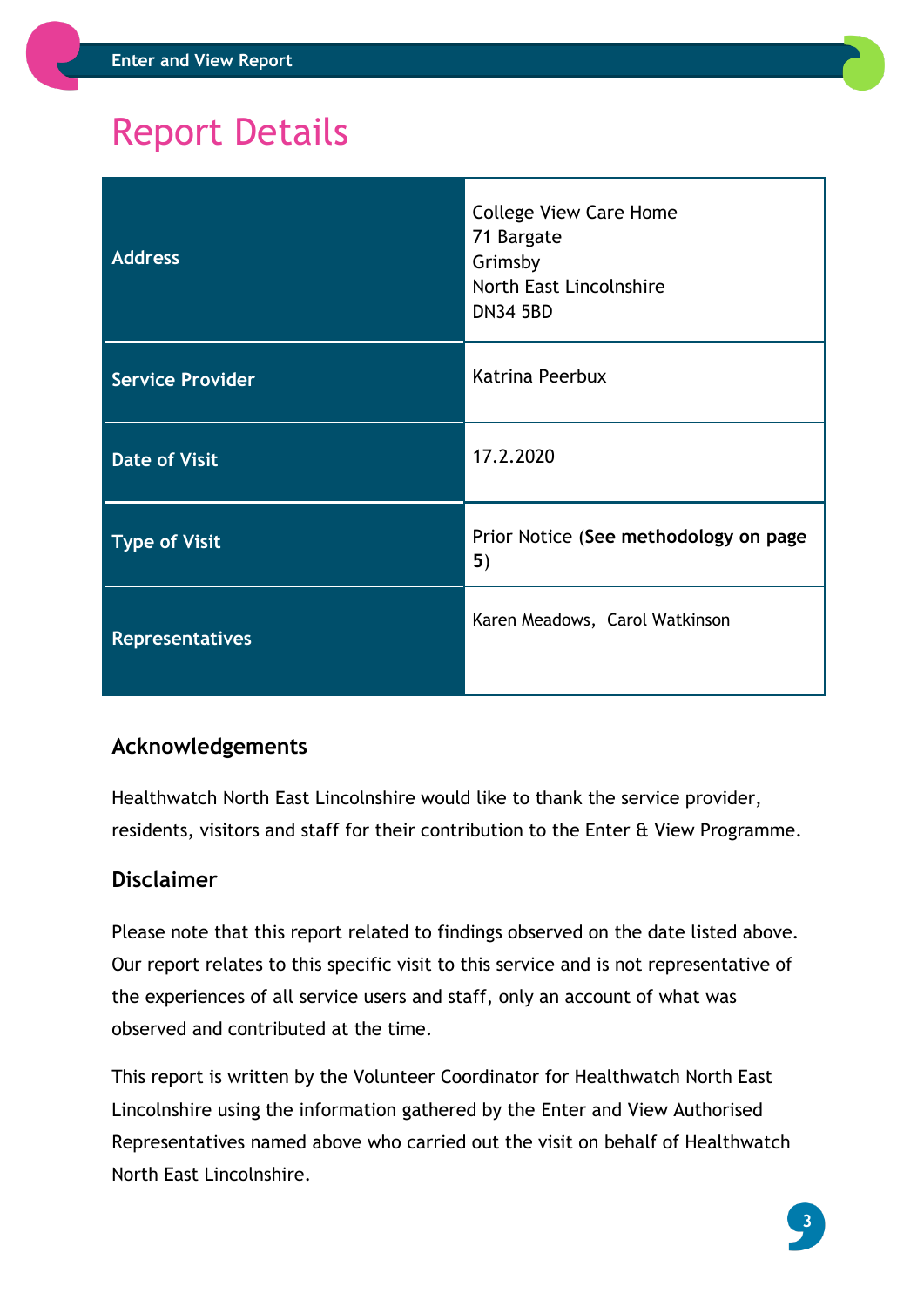## <span id="page-3-0"></span>What is Enter and View?

Part of the local Healthwatch Programme is to carry out Enter and View visits.

Enter and View visits are conducted by a small team of staff and trained volunteers, who are prepared as "Authorised Representatives" to conduct visits to health and social care premises to find out how they are being run and make recommendations where there are areas for improvement.

Enter and View is an opportunity for Healthwatch North East Lincolnshire to:

- Enter publicly funded health and social care premises to see and hear consumer experiences about the service
- Observe how the service is delivered, often by using a themed approach
- Collect the views of service users (patients and residents) at the point of service delivery
- Collect the views of carers and relatives
- Observe the nature and quality of services
- Collect evidence-based feedback
- Report to providers, the Care Quality Commission (CQC), Local Authorities, Commissioners, Healthwatch England and other relevant partners

Enter and View visits may be carried out as "announced visits," where we advise in advance of the time and date of the visit; "with Prior Notice", whereby the service is advised of a period window of when the visit will take place; or if certain circumstances dictate as "unannounced visits" whereby the service does not know that a visit will be taking place.

Enter and View visits can happen if people tell us there is a problem with a service but equally they can occur when services have a good reputation – so we can learn about and share examples of what they do well from the perspective of people who experience the services first-hand.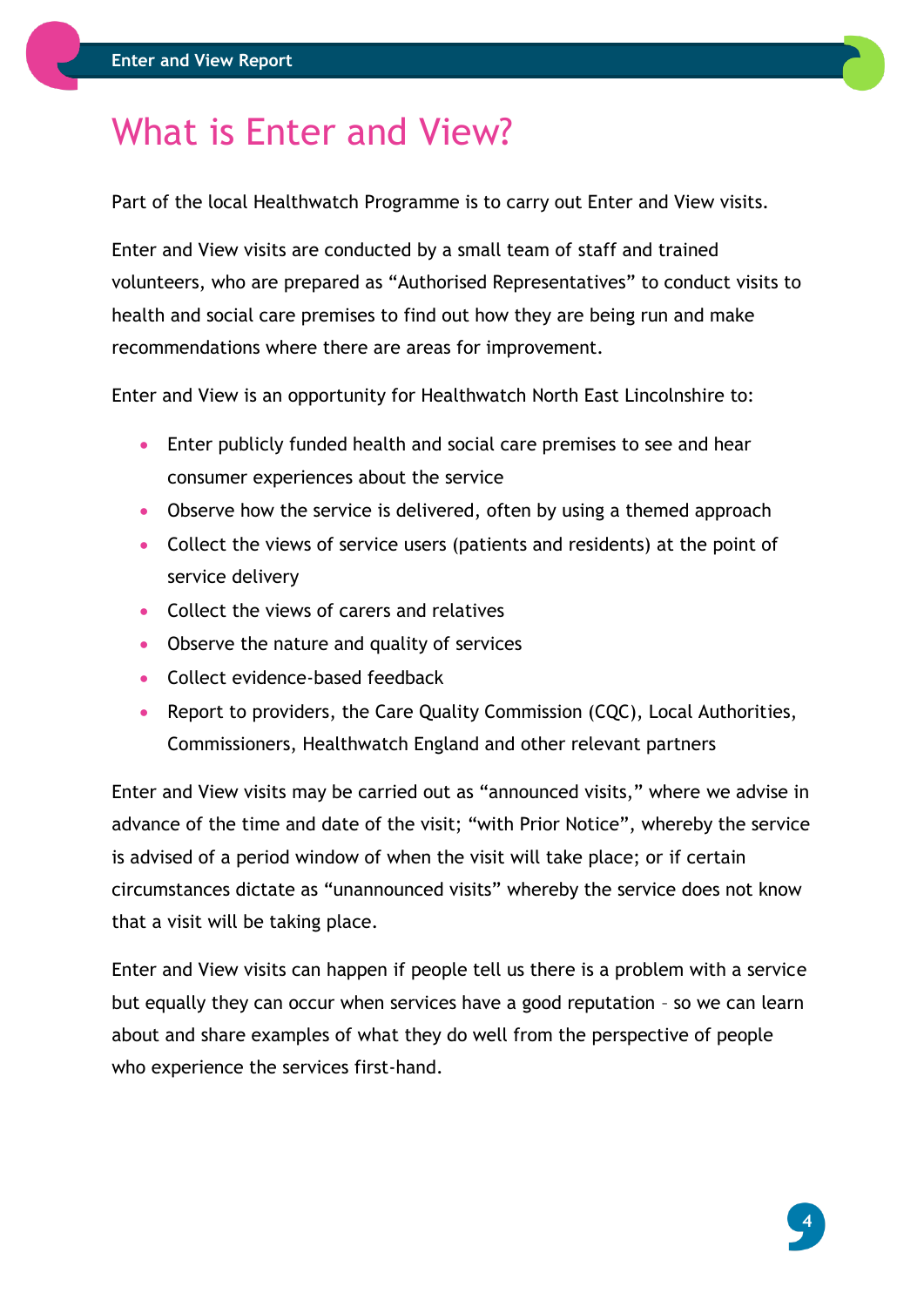#### **Purpose of the Visit**

- To engage with service users of the named service and understand how dignity is being respected in the care home environment
- To observe the care provided at this home, looking at a number of key themes; Environment, Food & Drink, Safeguarding, Staffing and Personal Care
- To observe residents and relatives engaging with the staff and their surroundings
- Capture the experience of residents and relatives and any ideas they may have for change

## <span id="page-4-0"></span>Methodology

#### **This visit was an Enter & View visit given with Prior Notice.**

A visit with Prior notice is when the setting is aware that we will be conducting an Enter & View visit, but an exact date and time is not given. A letter is sent to inform the establishment of the pending visit 'week commencing', along with a Manager's questionnaire.

## <span id="page-4-1"></span>Our Previous Visit

Healthwatch North East Lincolnshire last visited College View Care Home in June 2015. Our report made the following recommendations:

- To clear branches from cut down trees.
- To repair the outdoor banister.
- To consider storing large boxes on the ground floor rather than having to carry them upstairs.

We can report that these recommendations had all been actioned at the time of our visit.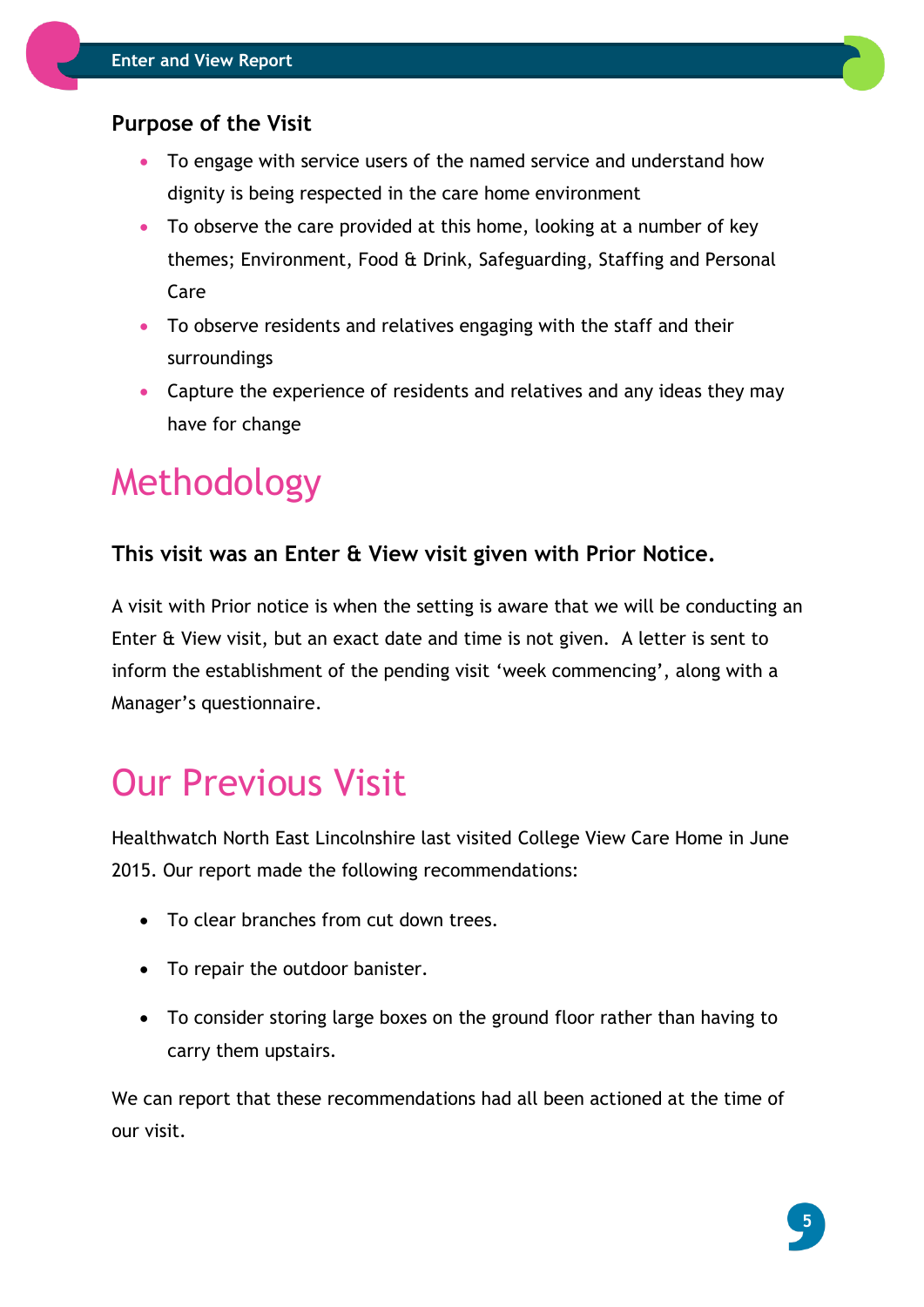## Details of Visit

College View Care home is a privately owned residential care home registered to provide accommodation and personal care to a maximum of twelve adult clients, some of whom may be living with Dementia.

Accommodation is mostly in single occupancy rooms, most of which have ensuite facilities. At the time of our visit there were 12 residents currently residing in the home.

#### Environment

The Healthwatch Enter & View Team were greeted into a small reception area via an entry control system. There was a signing in book, which the Enter & View Team were asked to sign in, and the homes CQC rating, and complaints procedure were prominently displayed. There was also a suggestion box. Leading directly from the entrance area, we entered a large, carpeted, open plan entrance hall, with original wooden panelling and stone fireplace. Seating was available in this area for both residents and visitors.

#### Communal areas

Leading from the entrance hall, residents were able to access one of the communal lounges. This was a bright and welcoming space, with neutral, modern furnishings and high back seating. Noise and lighting were at appropriate levels and there was no malodour. Large bay windows looked out onto the surrounding grounds. Residents were observed engaged in conversation with each other and with staff members and all appeared clean, appropriately dressed and contented. A wood panelled corridor, situated off from the entrance hall, provided access to a large, functional kitchen area, some of the residents rooms, a dining area and an additional lounge.

The dining area was light and airy, with laminate flooring and French doors leading onto the outside area. Tables were set out in a café style, with most chairs designed to aid and support stability by having an extra bar across the two rear legs. The Healthwatch Team observed a display board in this area, showing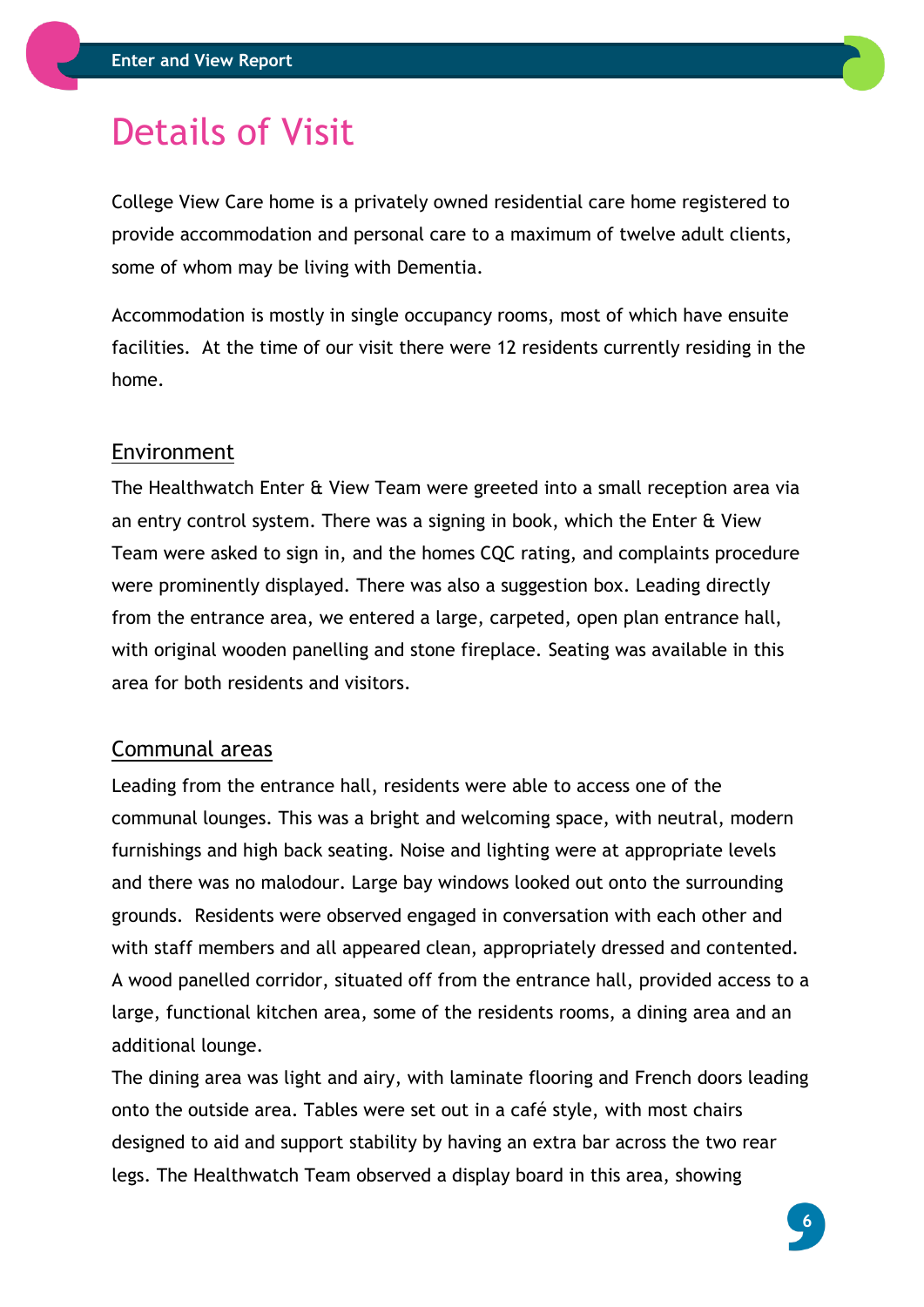upcoming events such as crafts and reminiscence afternoons (provided by outside community projects). The Weeks menu was also displayed but the Healthwatch Team observed that this was not in pictorial format, which may have assisted those residents living with dementia. There was a refreshment station in the dining area with a choice drinks available. Snacks are available on request and offered at regular intervals.

Adjoining the dining area, was access to an additional 'quiet' lounge in which several residents were quietly watching the TV or chatting to staff and visitors. Again, this was decorated in a neutral, modern décor with high backed seating and a view of the outside area.

#### Residents Rooms

Resident's rooms, on each floor, are situated along a series of carpeted corridors, with each corridor having access to additional bathrooms and toilet facilities which were clearly signed and appeared clean and equipped for the bathing needs of the residents.

Most of the residents were gathered in the downstairs lounge areas and we were unable to view any of the resident's individual rooms. However, we were informed that residents are able to personalise their rooms with their own possessions and furniture if appropriate. External doors to resident's rooms were neutrally coloured but did contrast to the corridor décor. We were informed that the home did not feel the need to aid navigation for those living with dementia by painting the doors differing colours, as they stated that these residents had been at the home for quite a long while and were able to navigate efficiently by navigational prompts. Additionally, external room doors had large name plaques affixed to them.

#### Outdoor Areas

The resident's at College View Care Home have access to the surrounding grounds and outside courtyard space. These spaces are secure and residents are able to enjoy the warmer weather, having access to appropriate outdoor furniture.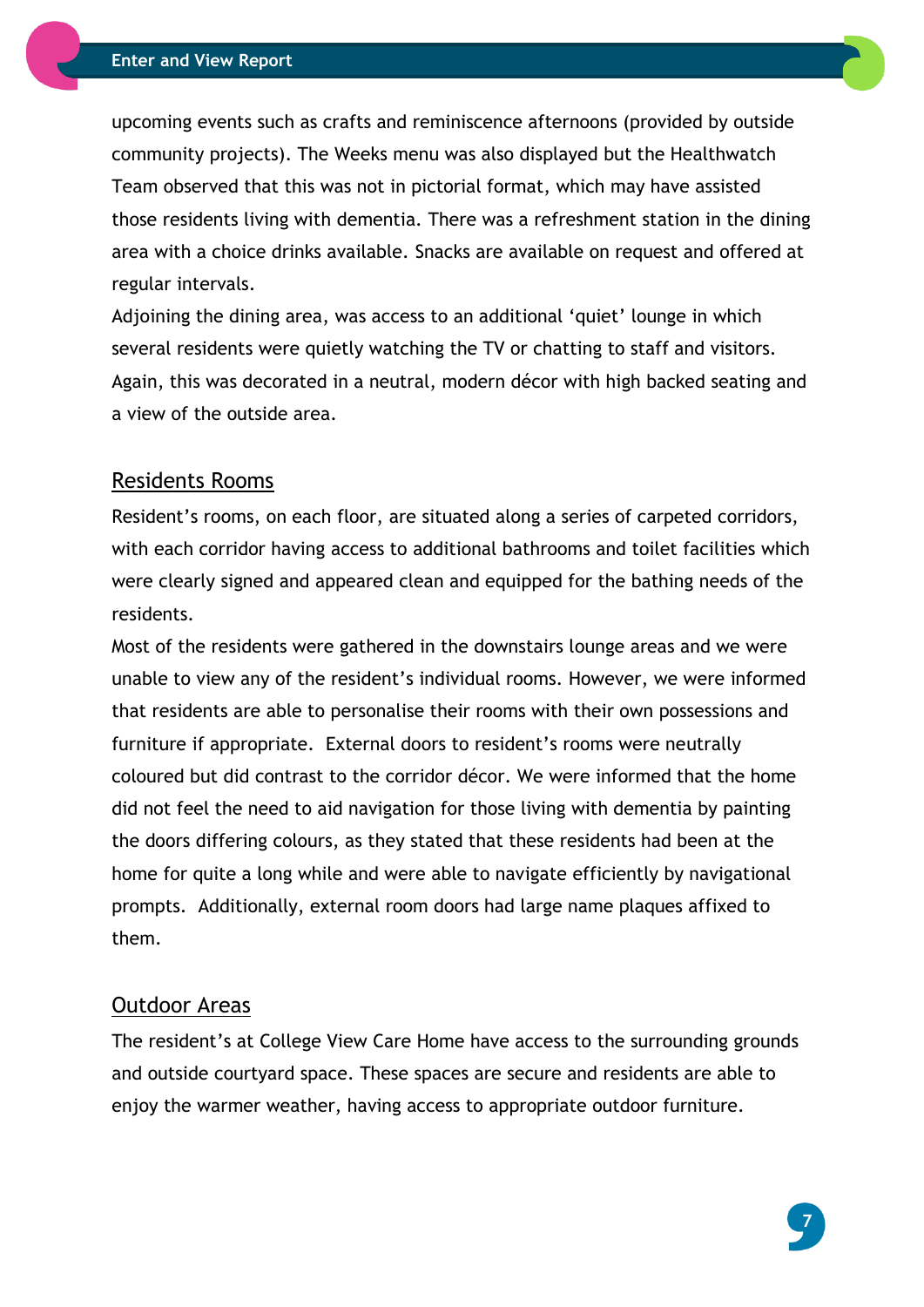#### Other facilities

The College View Care Home has its own small laundry area and laundry duties are undertaken by the care staff. Fresh clean linen is stored separately in locked cupboards.

#### Food and Drink

College View Care Home serves its main meal at lunch, with a lighter meal at tea time. However, residents can request their main meal in the evening. All food is prepared on the premises in an onsite kitchen by a cook and/or care staff. College view has only one daily choice of food but we were told that residents can request alternatives if required, i.e. substituting chips for jacket potato or vegetables with salad etc.

Different dietary requirements are obtained on admission. The residents we spoke to were mostly complimentary of the food, *"food is very good with good choice and variation"*, with some commenting, "*the food is ok", "there is not much choice."*

During our visit we observed dedicated hydration stations in the communal areas.

#### Recreational Activities

Due to the size and intimate nature of College View Care Home, they do not employ an Activity Coordinator. Care staff provide activities on a request basis from the residents and also include monthly visits from a reminiscence entertainer and a lady who engages the residents in arts and crafts, examples of which were prominently displayed around the home. Board games, puzzles and reading materials are readily available to the residents and at the time of our visit we observed a resident and her daughter engaged in a game of scrabble. Outdoor trips are provided on occasion and staff hold parties to celebrate occasions such as Christmas. Several residents commented that they liked to join in the activities provided, with one resident commenting, *"good activities but not on a regular basis."*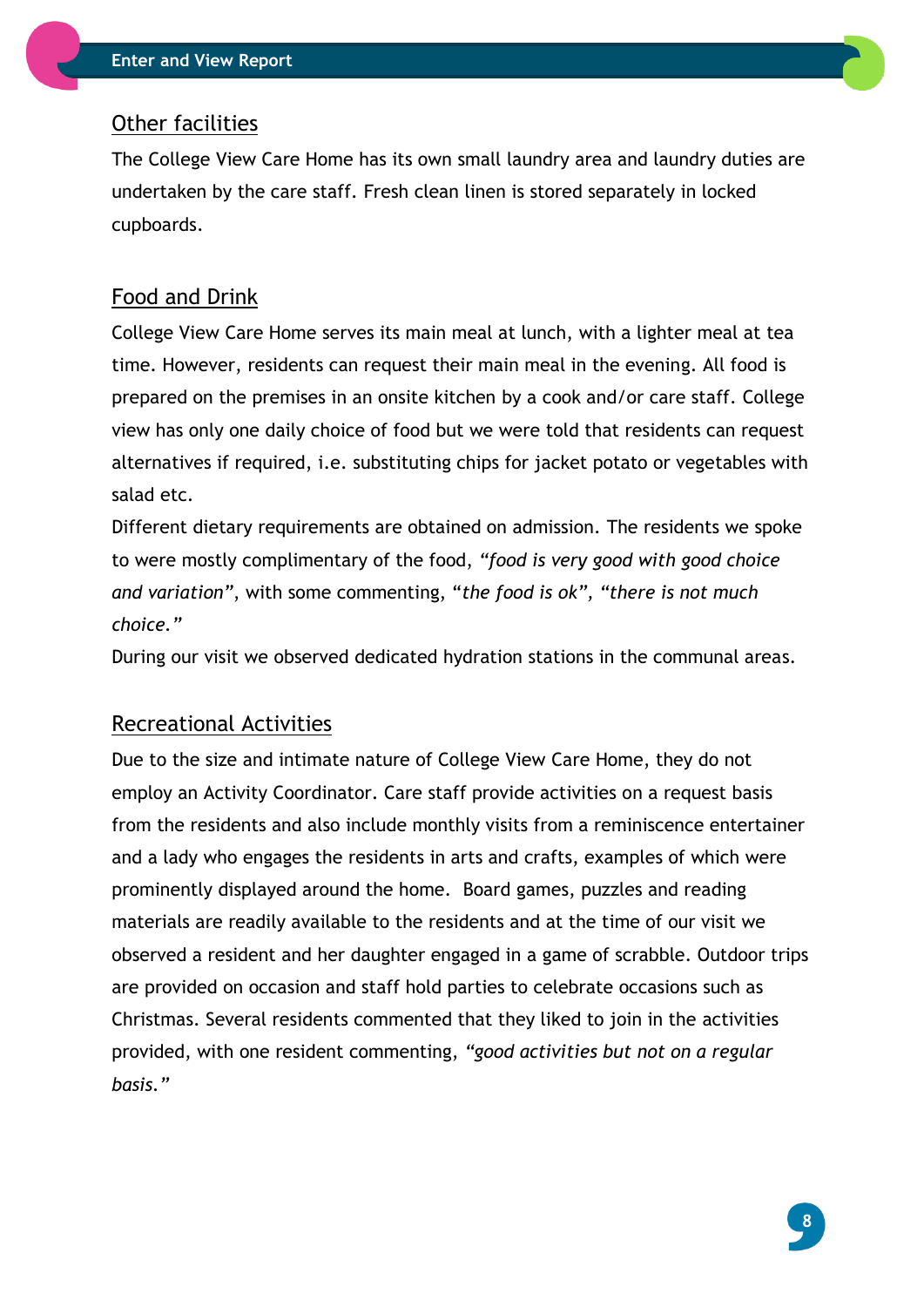

College View Care Home currently has twelve residents living at the home. All appeared clean and well dressed, with many making use of the communal areas. We spoke to several residents on our visit and comments received included, *"I feel very happy here", "It's very homely,"* and *"I feel very comfortable here." The*  Residents were all keen to chat to the Healthwatch Team and were very friendly and engaging.

#### <span id="page-8-0"></span>Relatives and Friends

The Healthwatch Enter & View Team had opportunity to speak to one visiting relative and have received a completed questionnaire from a family member. Both were very complementary of the staff and the care they provided for their relatives, stating that *"I am pleased with all aspects of care, they encourage mum to maintain her independence, "the residents radiate happiness", "a small friendly home that is more like a family, very caring and supportive staff and management"* and *"the quality of life for my relative has increased since being at the home."*

#### Staff

College View Care Home currently employs a full time Manager, and eight other full time staff. Four members of staff are employed on a part time basis. Three members of staff cover the day shift with two covering the night shift (one waking, one sleeping). There are facilities on a third floor for sleeping night staff who all have access to pagers if called in the night. The Healthwatch Enter & View Team spoke with members of staff during their visit and several staff questionnaires were left for completion. Staff responses were all positive, particularly about the *'homely'* atmosphere and person centred care that the home provided.

During their visit, the Healthwatch Enter & View Team observed that staff demonstrated excellent awareness of resident's individual care needs. We were told that because of the small number of residents, staff were very intuitive about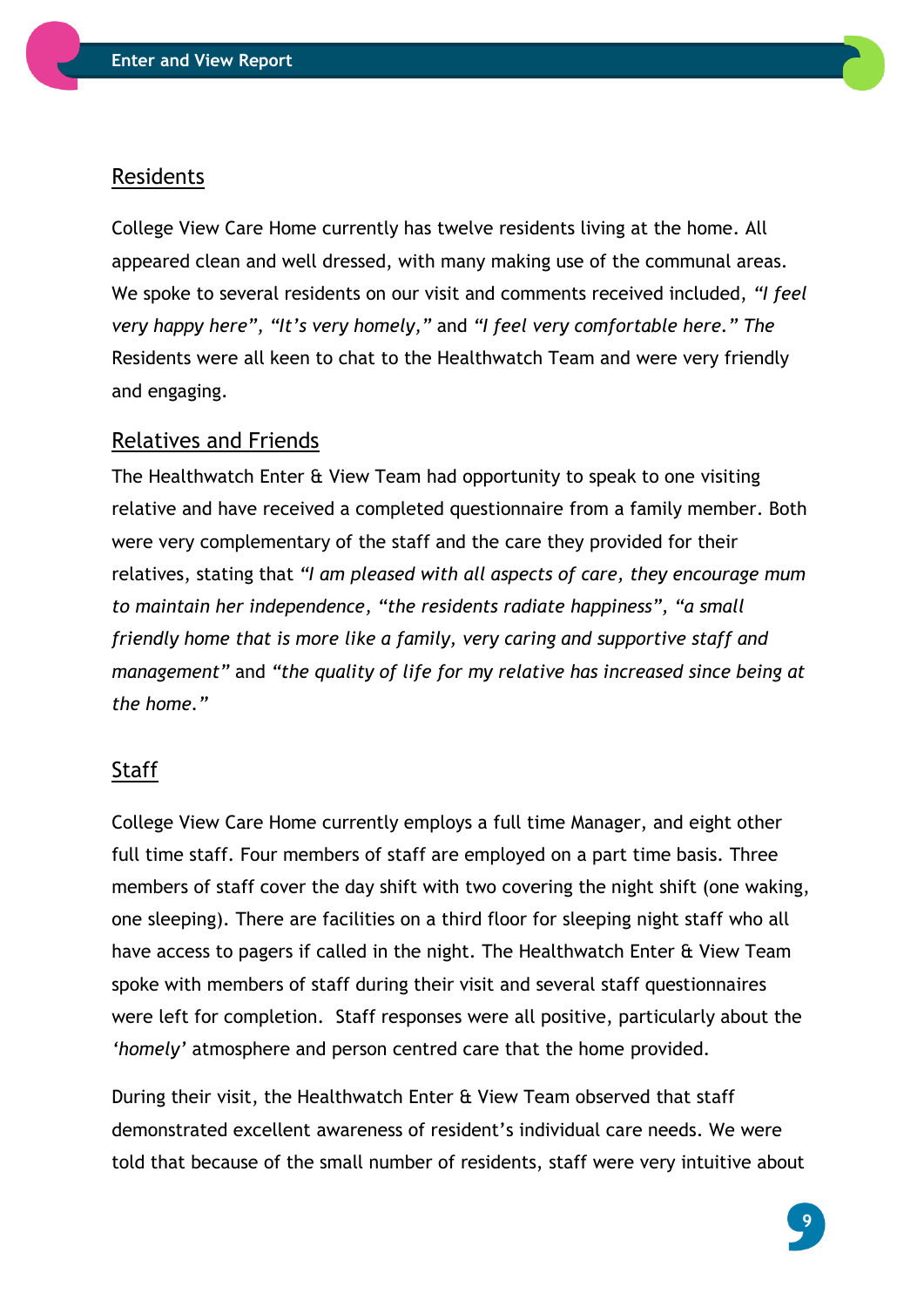any residents that may be a bit 'off' on a particular day, and were able to get to know the residents on a very personal level. The interactions we observed between staff and residents, were seen to promote patience and empathy in the care they provided.

#### Promotion of Privacy, Dignity and Respect

College View Care Home have residents and relative meetings three times a year in which the staff and residents can discuss any issues, and changes which have arisen at the home.

During their visit, the Healthwatch Enter & View Team saw that staff treated residents with respect and ensured their dignity was maintained. Staff were observed addressing residents by their names, and speaking to the residents on their level.

#### Safeguarding, Concerns and Complaints Procedure

Safeguarding and complaints procedures are in place. Staff advised they were aware of the procedures and had attended the necessary training. Complaints procedures were clearly displayed and the residents we spoke to told us that they knew how to raise a complaint and would be confident that this would be acted upon.

#### Medication and Treatment

The Healthwatch Enter & View Team found that medication is securely locked away. The home has access to a range of community health services. However, the Manager has reported to Healthwatch NEL that the home does have some issues with the length of time it takes from referral to a service i.e. dietician & Physiotherapy, to first appointment.

### **Recommendations**

To consider the use of more pictorial type menus.

*"Since 2016 all organisations that provide publically funded care are legally required to follow the Accessible Information Standard (AIS). The standard applies to all people with a disability, cognitive and sensory impairment. Therefore IAS states that Menus and Activity boards need to contain pictures to help people understand the choices available."*